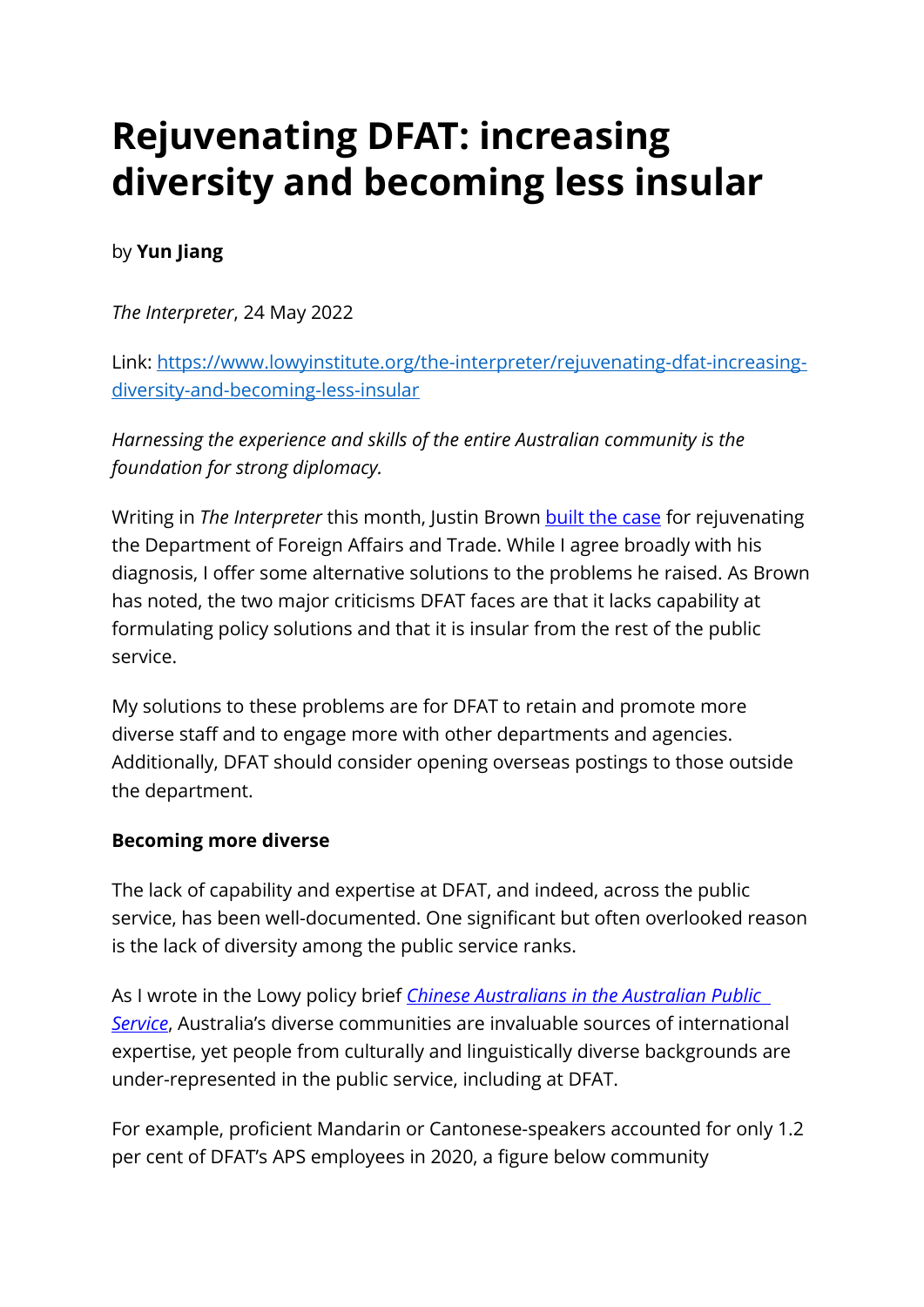composition. This is unacceptable for a foreign policy department when China looms so large in Australia's foreign policy. We know that Australians of Chinese heritage are more likely than the general population to speak a Chinese language. Recruiting and retaining more diverse staff for DFAT would lift its language and cultural capability and should be a priority.

At the same time, DFAT needs to do better to match capabilities to role. This is to avoid the recurring problem of sending Mandarin speakers to a posting in Paris while sending a French speaker to a posting in Shenyang.

One significant barrier to diversity in the public service is promotion prospects. At the moment, public servants from non-English speaking background (even those born in Australia) face significant disadvantage in promotion prospects to senior executives. With a new government focused on diversity and racism, I hope this issue will be urgently addressed, including by implementing the [Jenkins review recommendations.](https://humanrights.gov.au/CPWReview)

#### **Becoming less insular**

DFAT needs to engage more with other departments, agencies, as well as state and territory governments when formulating policy. One way to do that is through cross-agency taskforce. Trade is an area where such coordination is welcomed and indeed necessary.

However, the underlying goal of trade is not to build better relationship with other countries. Rather, it is for Australia's economic growth. It is therefore essential that the department responsible for Australia's economy, the Treasury, be deeply involved in formulating trade policies. I would suggest that a crossagency taskforce be established in the Treasury instead of DFAT.

One important way DFAT influences how other departments think of international affairs is through its cable reporting. As a former public servant who worked in non-DFAT agencies, I found reporting from Australia's overseas posts to be insightful and relevant to my work – they shaped my policy advice. Even when I was working on domestic issues, it is still important to understand the international context and likely reactions of other countries.

As Brown noted, foreign ministries no longer monopolise the flow of information between governments. Most departments and agencies now have an international engagement function. And domestic issues such as freedom of